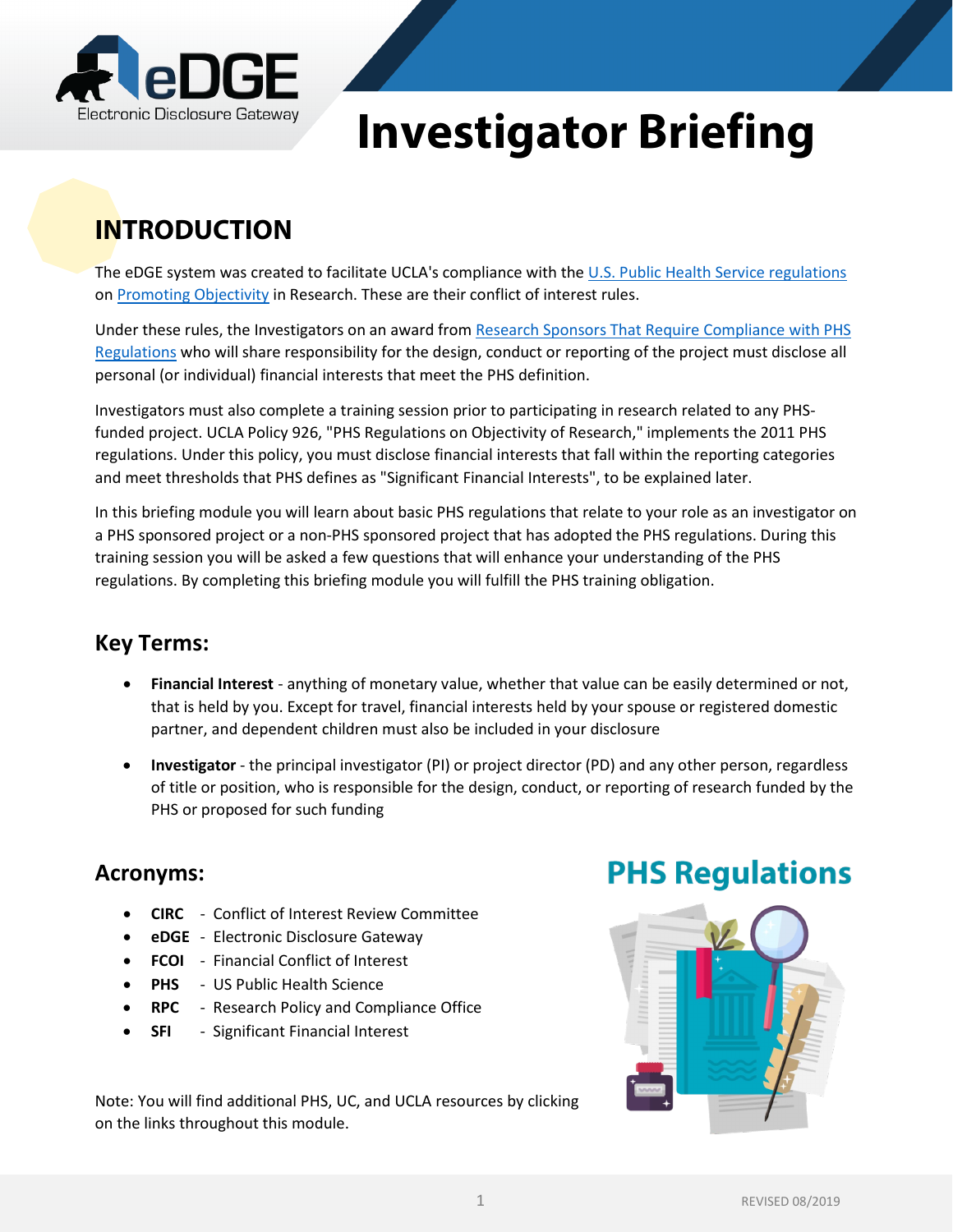### **SIGNIFICANT FINANCIAL INTEREST (SFI)**

#### Under the PHS definitions, **a financial interest becomes significant when it:**

- Reasonably appears to be related to or is in the same field of expertise as your institutional responsibilities - which include the teaching/education, research, outreach, clinical services, and University and public service performed in the course and scope of your UCLA appointment, and
- Meets any of the following reporting categories and thresholds for both US and foreign entities:
	- o Income received from a publicly-traded entity during the 12 months prior to disclosure which, when combined with the value of any equity interest you hold in the entity, exceeds \$5,000;
	- o Income received from a non-publicly traded entity (which includes non-profits and some education institutions) during the 12 months prior to disclosure that exceeds \$5,000 OR any amount of equity interest you hold in that entity;
	- $\circ$  Income received from an entity for intellectual property rights and interests during the 12 months prior to disclosure that exceeds \$5,000. This could include royalties for books, or license fees for software or technology you may have invented before you came to UCLA; or,
	- $\circ$  The occurrence of travel paid for or reimbursed on your behalf by a for-profit or non-profit entity, including professional organizations and foreign universities.

#### Keep in mind that **SFIs do not include:**

- Mutual funds or other investment vehicles such as retirement funds as long as you do not directly control the investment decisions;
- Payments made to you by UC for salary, stipends, royalties, honoraria, reimbursement of expenses or any other remuneration from the University;
- Income for seminars, lectures, teaching engagements, or service on advisory committees or review panels sponsored by federal, state or local governments, a US institution of higher education, or a research institute, academic medical center or hospital that is affiliated with a US institution of higher education; or,
- Travel paid for or reimbursed by a US federal, state or local governments, a US institution of higher education, or a research institute, academic medical center or hospital that is affiliated with a US institution of higher education.



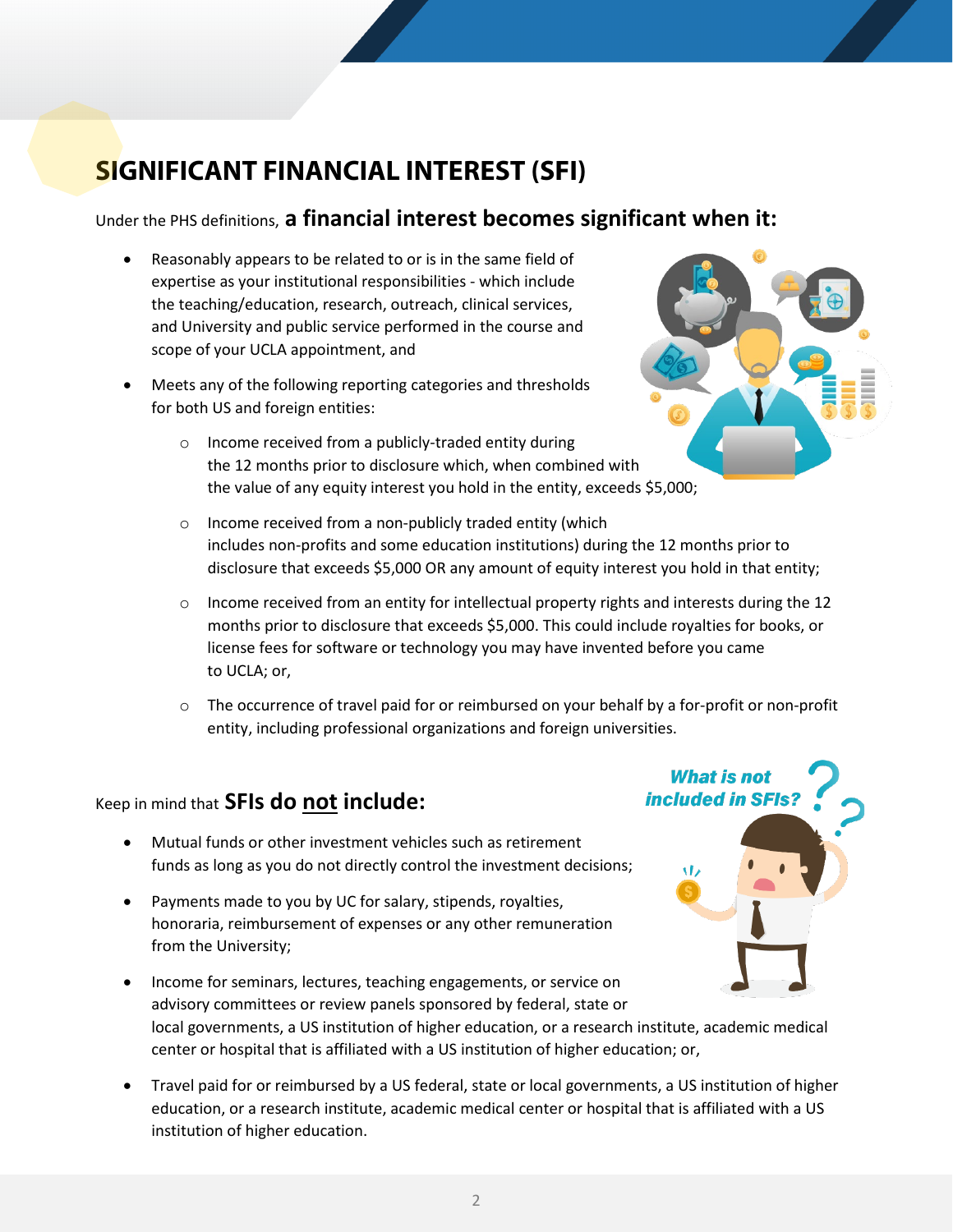### **SIGNIFICANT FINANCIAL INTEREST REVIEW**

- Your SFI disclosure must be current before UCLA submits any new or renewal applications to PHS on which you plan to participate.
- Staff of the UCLA Office of Research Policy & Compliance will conduct a preliminary review of all disclosed SFIs to determine whether any of them appear to be related to your proposed research that is, whether the SFI could be affected by the research or whether the SFI is in an entity whose financial interests could be affected by the research. However, review by RPC staff will not begin until Just-in-Time or similar notifications is received from the sponsor.
- If a *FCOI has been previously reported to PHS* under any ongoing awards, your SFI disclosure must be current and review by RPC staff must be completed *before* the annual progress report is submitted.
- For all other ongoing awards, your SFI disclosure must be current and review by RPC staff must be completed prior to the acceptance of additional funds or approval of no-cost time extensions.
- You may be required to complete additional training, your research funding may be withheld, or other UC or sponsor enforcement mechanisms be implemented if you failed to disclose as detailed in [UCLA Policy 926](http://www.adminpolicies.ucla.edu/app/Default.aspx?&id=926) and this training, or because you failed to comply with a plan put in place to manage your FCOI.

SFIs must be disclosed through eDGE **at least annually**, and must also be **updated within 30 days of acquiring or discovering a new SFI**.

Related SFIs will be reviewed a second time, usually by the CIRC. This review is conducted to determine if an SFI that is related to the PHS research constitutes a FCOI; that is, whether the SFI could reasonably appear to directly and significantly affect the design, conduct or reporting of the research.

If a FCOI does exist, the CIRC will develop a plan designed to eliminate, reduce or manage the FCOI. You may be asked to help in developing the plan, and you will be required to review it and confirm its acceptability. RPC staff will then provide all necessary reports to the sponsor, and, as necessary, will respond to public requests for information.

• RPC staff may confer with you to gather more information or clarification, and may collect additional details from other campus units, such as the Technology Development Group if UC IP is being used or further developed in the research.